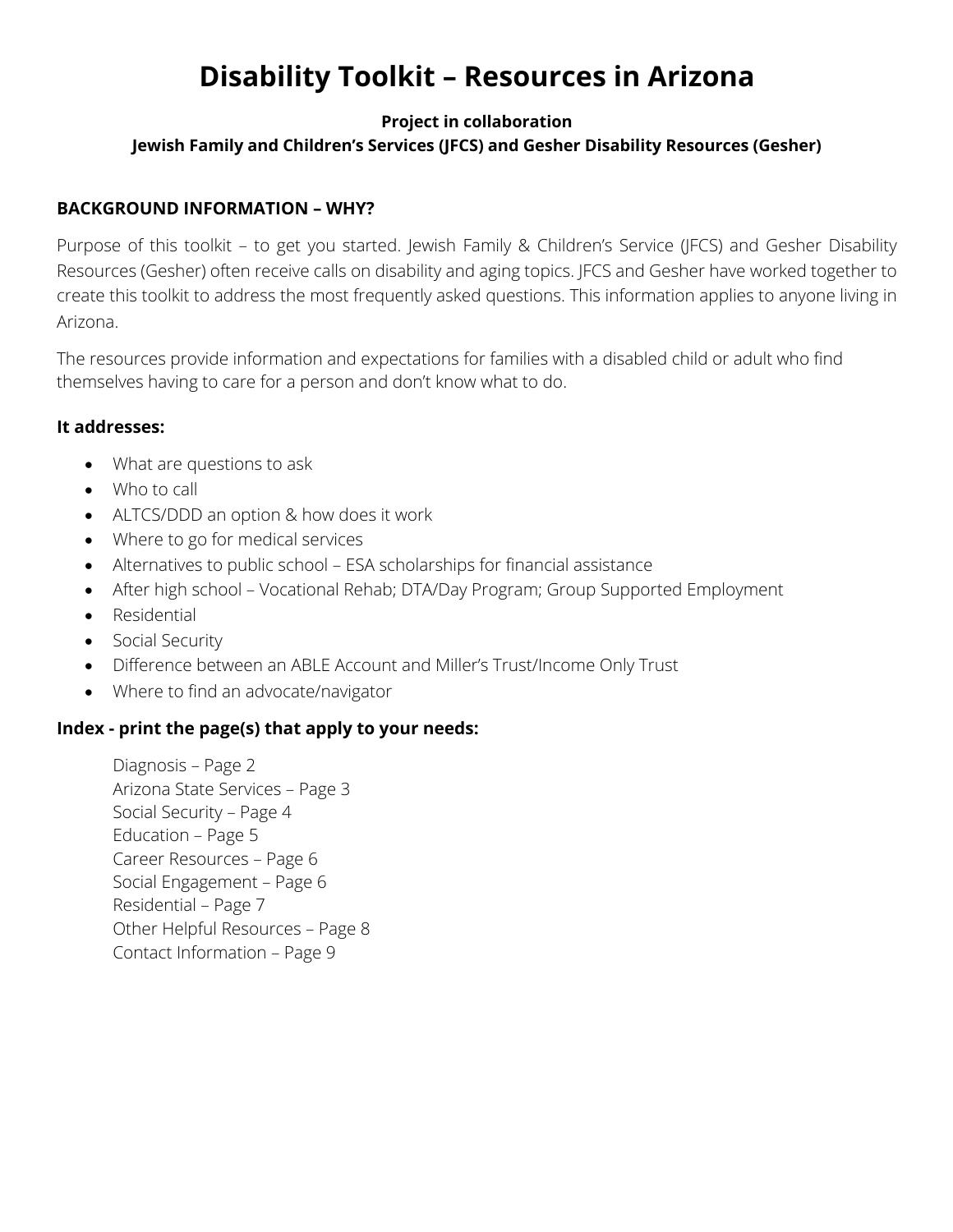## **DIAGNOSIS**

#### **Why do I need a diagnosis?**

In Arizona, individuals with specific disabilities receive state services such as paid medical care, case management, and caregiving services if they are determined to have a qualified diagnosis.

#### **While there are many disabilities, the four potential qualifiers for state services in Arizona are:**

- Autism Spectrum Disorder
- Cerebral Palsy
- Intellectual (Cognitive) Disability
- Epilepsy

#### **Where do I start?**

- 1) Qualified medical professional [see websites below divided by child or adult]. NOTE many offices have 3-6 month waiting lists; remember to ask if that office takes your insurance.
- 2) The Department of Economic Security (DES) provides language assistance free of charge to those with Limited English Proficiency to ensure meaningful access to programs, services, and activities. Contact your DES office or call 1-855-432-7587 for program assistance provided in your preferred language.
- 3) Other Arizona State Services [see next section]

Resources for children including advocacy: https://www.azdhs.gov/prevention/womens-childrenshealth/ocshcn/index.php

Resources for Adults: https://www.healthcare.gov/people-with-disabilities/coverage-options/

Resources for Grandparents: https://duetaz.org/grandparents-raisinggrandchildren/?gclid=CjwKCAiAlfqOBhAeEiwAYi43F6f-RlcFOIx3r9U-LvPsdx59wz5tiJRYvjHLrbb3kiWHdzaTOeBN\_xoCax8OAvD\_BwE



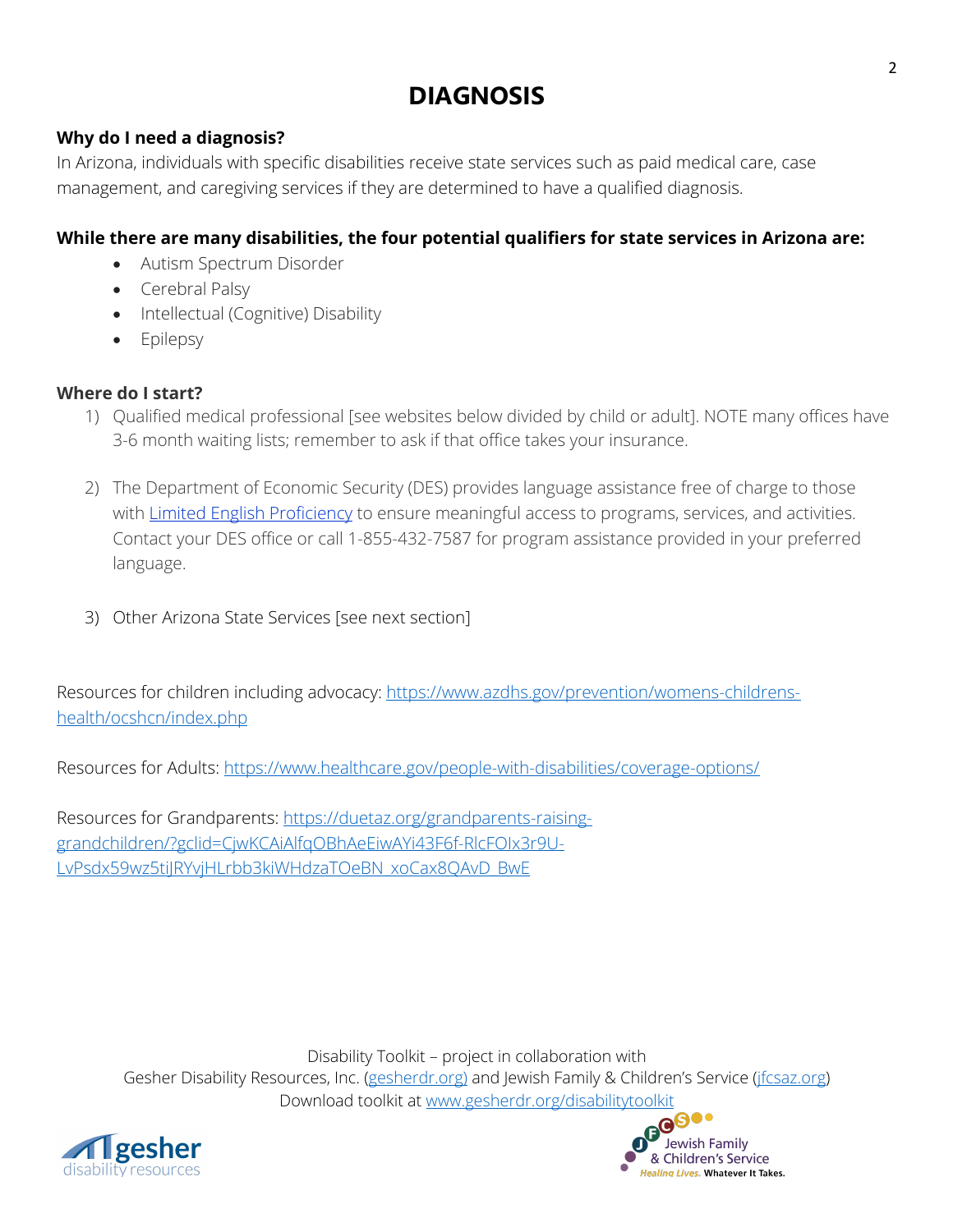### **ARIZONA STATE SERVICES**

Arizona Health Care Cost Containment System **(AHCCCS)** is Arizona's Medicaid agency that offers health care programs to serve Arizona residents. Individuals must meet certain income and other requirements to obtain services. www.azahcccs.gov

Arizona long term care system **(ALTCS)** is Arizona's Medicaid for individuals who need help with their activities of daily living. To qualify, one must meet the level of care the state determines and be within the financial qualifications. Find more information about ALTCS at this site: https://www.azahcccs.gov/members/ALTCSlocations.html.

To begin the ALTCS application process, we recommend calling them at 602-417-6600.

The Division of Developmental Disabilities **(DDD) –** empowers individuals with developmental disabilities to lead self-directed, healthy, and meaningful lives. DDD provides supports and services for eligible Arizonans and serves more than 40,000 people with development disabilities and their families throughout Arizona each year.

**DES DDD Customer Service Center -** DDDCustomerServiceCenter@azdes.gov Toll Free (844) 770-9500; https://des.az.gov/services/disabilities/developmental-disabilities

Arizona Early Intervention **(AzEIP) -** The Mission and Key Principles of Early Intervention are the foundation for all early intervention activities in Arizona. All early intervention professionals in Arizona should adhere to these principles as they serve children and families. Part C early intervention builds upon information given to provide supports and resources to assist family members and caregivers. It enhances children's learning and development through everyday learning opportunities.

https://des.az.gov/services/disabilities/early-intervention/mission-and-key-principles

First Things First is Arizona's early childhood agency, committed to the healthy development and learning of young children from birth to age 5. www.firstthingsfirst.org



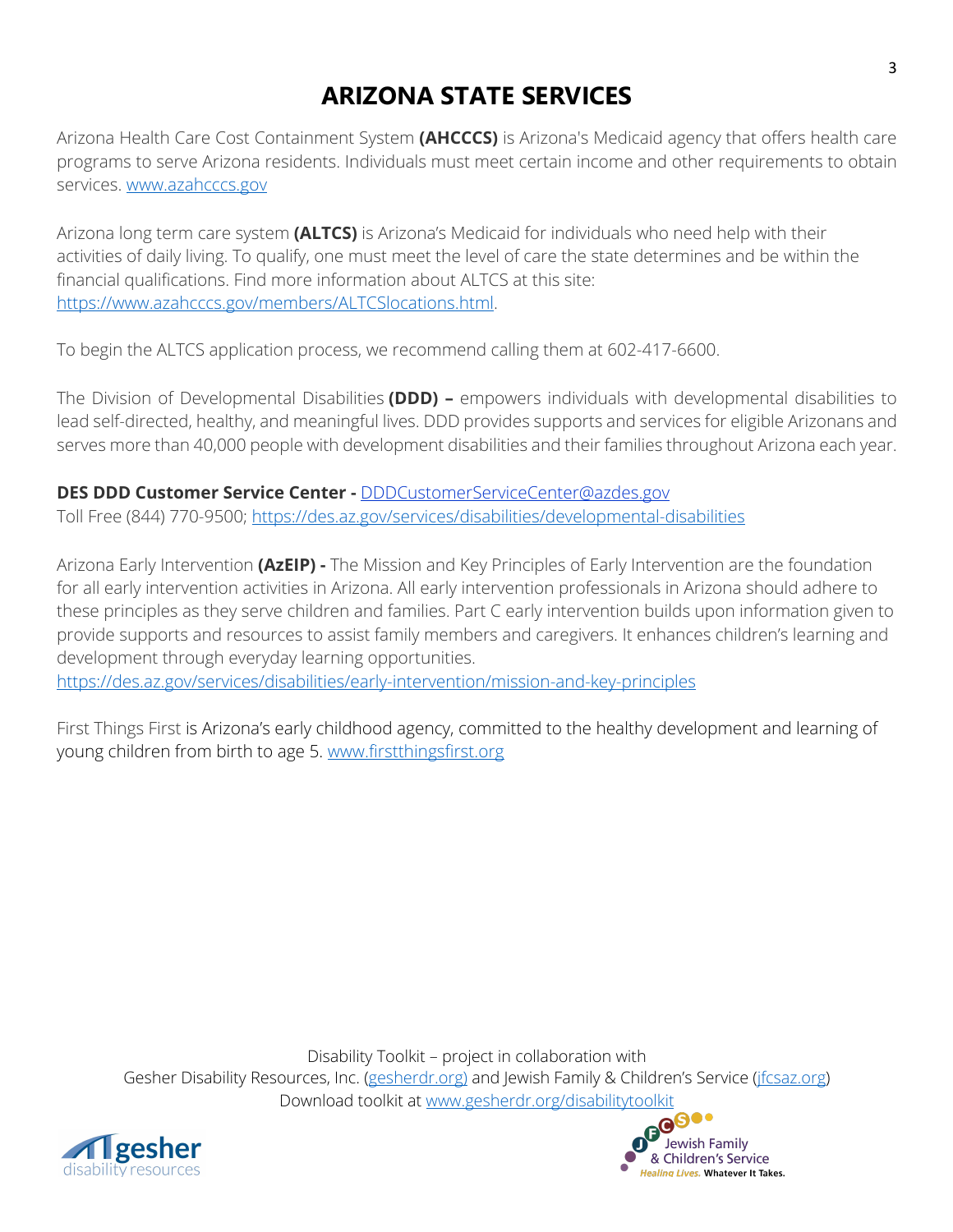## **SOCIAL SECURITY**

If you develop a condition as an adult due to a physical or mental illness that is expected to prevent you from working full time for a year or longer and have a work history, you may be eligible to apply for Social Security Disability **(SSDI)** benefits. Over 70% of first-time applications are denied. There is an appeals process that requires all documentation in writing. If you are denied, many people choose to contact a disability attorney. These attorneys collect their fees once a case is settled. They typically will not ask for a down payment or a retainer.

Apply for **SSDI** – learn more at this site: https://www.ssa.gov/forms/ssa-16.html

**SSDI** local Attorneys: Slepian, Smith, Ellexson, PLLC - https://www.slepian.com/ Ober Pekas Arizona Disability Attorneys - https://oprdisabilitylaw.com/

If you are over 18 and deemed disabled, you could qualify for **SSI** (supplemental security income). There are income and resource restrictions for this benefit. Children with disabilities can get **SSI,** too, but resource limits are deemed from their parents. To find out if you can get **SSI** and learn how to apply, visit this website: https://www.ssa.gov/benefits/ssi/

**Medicare (**federal insurance) – after being eligible for **SSDI** or **DAC** (Disabled Adult Child) for 24 months, you automatically receive Medicare Part A and Part B, meaning you do not have to apply. Your card will arrive in the mail approximately three (3) months before your 25<sup>th</sup> month of disability. Once you get Medicare Part A and Part B, you then can choose what kind of plan works for you (e.g. pay a premium or not). There are professionals who can review plans with you to help in your decision.

- Straight Medicare (government pays 80%; individual pays 20%)
- Medicare Advantage Plans are HMOs (low to no Part B premium)
- Medicare + a Supplement

Individuals with lower income may be eligible for Medicare cost sharing programs, which pay the Part B premium. Depending upon your income, you may be qualified for Medicaid where the individual pays little to no cost for medical care. In Arizona Medicaid is AHCCCS (see details on AZ State Services page).



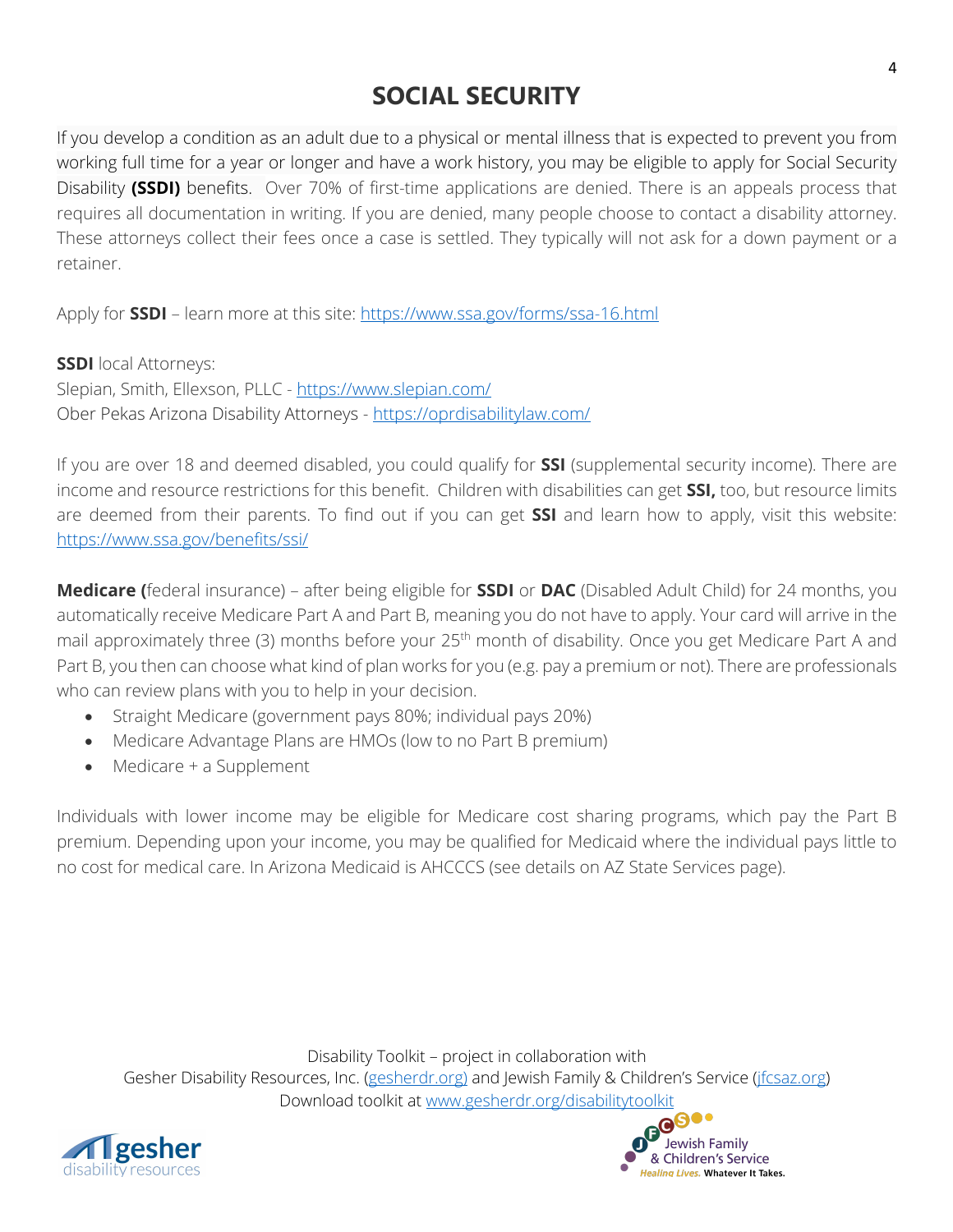### **EDUCATION**

Students with learning challenges such as **ADD, ADHD, Dyslexia,** and **Executive Functioning** can find help through evaluations from the public school system, even if they attend a private school. There may be funds available to cover the cost of education services like tutoring with qualified vendors of the public school or tuition at specialty schools if the public school can't service the needs of the student.

### **Plans for which a student may qualify:**

504 Plan - https://www.azdisabilitylaw.org/section-504-rehabilitation-act-overview/

- IEP Individual Education Plan for a public school
- ISP Individual Service Plan for a private school
- ESA Empowerment Scholarship Account Program https://www.azed.gov/esa

### **For more specific questions about your student in Arizona:**

https://www.azed.gov/specialeducation/disability-categories

There are education advocates who may charge a fee but are available to help navigate the school systems. Here are a few:

- https://azeducationaladvocate.com/
- Melmed Center http://www.melmedcenter.com/ (Ricki Light is a Gesher contractor)
- https://www.parentsupportarizona.com/

**Transition assessments** – if your student is not planning or able to attend post-secondary classes, college or university, the student may be eligible for school transition planning. Ask your school or the public school district where you live.

Through the assessment, you can discover what skills your student/child has. The result recommendations may include continued education, accessing the community, work as an individual or group supported.



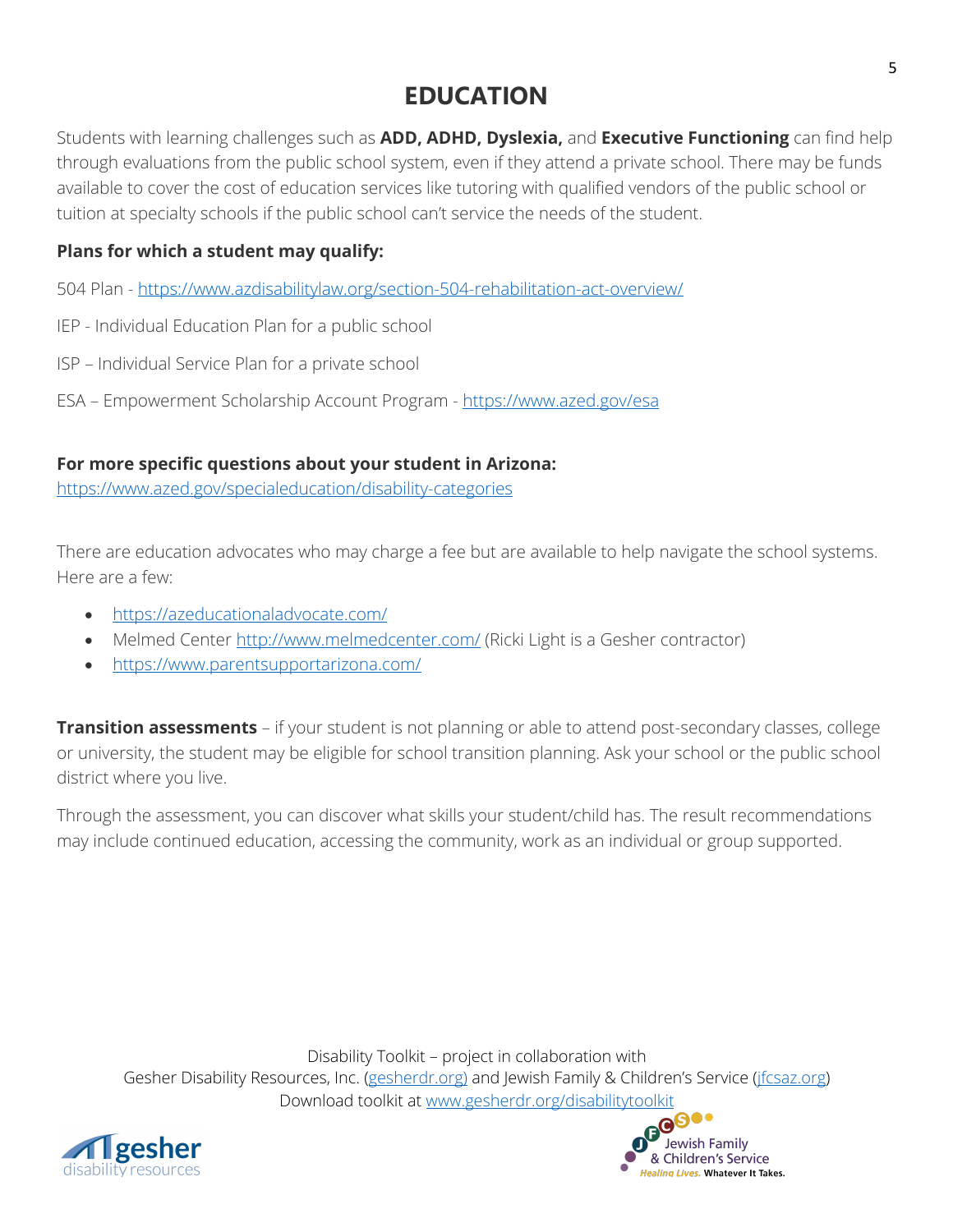### **CAREER RESOURCES**

[This section is meant for individuals who have a declared diagnosis]

- Arizona at Work https://arizonaatwork.com/explore-services/disability-access
- Ability 360 "Ticket to Work" program https://ability360.org/?s=ticket+to+work
- Vocational Rehabilitation through DES https://des.az.gov/services/employment/rehabilitationservices/vocational-rehabilitation

If you are under 65, have a disability, and want to go back to work this is possible because your Medicare coverage lasts for as long as you are medically disabled. If you return to work, you will not have to pay your Part A premium for the first 8 ½ years.

Please note: Earning limits may apply. Be sure to ask questions about how much you are eligible to earn without interrupting your benefits.

## **SOCIAL ENGAGEMENT**

There are many places where an individual with disabilities can go to meet others. Some are in the Jewish community and others are not.

- Gesher adult social groups contact amy@gesherdr.org
- Jewish Community Web Portal www.JewishPhoenix.com or www.jewphx.com
- Ability 360 https://ability360.org/sports/
- Autism Society of Greater Phoenix https://phxautism.org/
- State Day Programs https://des.az.gov/services/disabilities/developmental-disabilities/communityresources/day-treatment-and-training



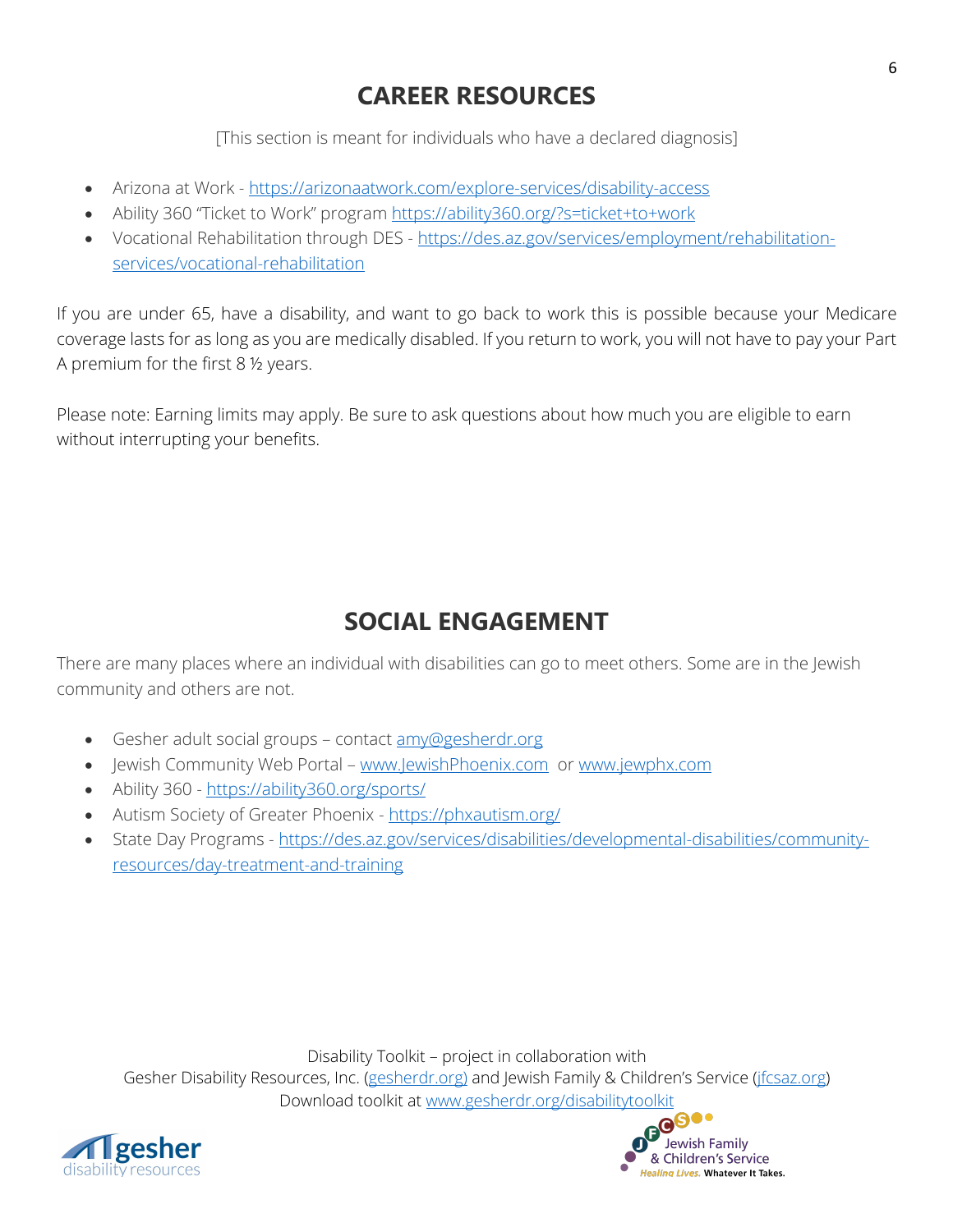### **RESIDENTIAL**

In the state of Arizona, group housing is difficult to find for individuals with mental health challenges who may have an **SMI** (seriously mentally ill) designation. There are residential options that exists is for short-term stay. Most people live in an institution, live on their own or with family. The number of habilitation or oversight hours provided by the state for mental illness tends to be only a few per week. Case managers may be assigned to work with individuals who have mental illness.

Individuals with Intellectual or Development Disabilities **(ID** or **DD)** have several options. Below is a list by level of care needed.

- Comparison chart of residential options from DES
	- o https://des.az.gov/sites/default/files/dl/DDD-1857A.pdf?time=1651851688668
- Live at home and the parent(s) can be state appointed and paid caregivers
- **IDLA** (individually designed living arrangement)
	- o Not licensed or monitored by DDD; choice of roommate and location
	- o Residents have some level of independence
	- o Gesher Disability Resources' 2 homes are IDLA; no vacancies at this time
	- o If you are interested in starting a new home, contact the office **480-629-5343** and be prepared to share if you have potential roommates and the ability to assist with the cost of purchasing a home. Gesher homes are owned by the agency, no mortgages. Residents cover operating costs typically paid from their SSDI/SSI/DAC; Caregiving staff contracted by the resident typically through their DDD/ALTCS state provided services
- Developmental home (like an institution)
	- o https://des.az.gov/services/disabilities/developmental-disabilities/certificationlicensing/developmental-home-licensing (site includes list of homes)
- Group Home
	- o Licensed and monitored by the state; no choice of roommate; location depends upon where there is an opening (waiting lists may apply)
	- o Residents have high need of supervision
	- o Check with your Case Manager for list of state licensed organizations

### **Supportive Housing for young adults**

- First Place https://www.firstplaceaz.org/
- Treasure House https://www.treasurehouse.org/
- Luna Azul https://www.lunaphx.com/
- Gesher Disability Resources www.gesherdr.org
- https://www.azahcccs.gov/AHCCCS/Initiatives/AHP/

Disability Toolkit – project in collaboration with

Gesher Disability Resources, Inc. (gesherdr.org) and Jewish Family & Children's Service (*jfcsaz.org*) Download toolkit at www.gesherdr.org/disabilitytoolkit



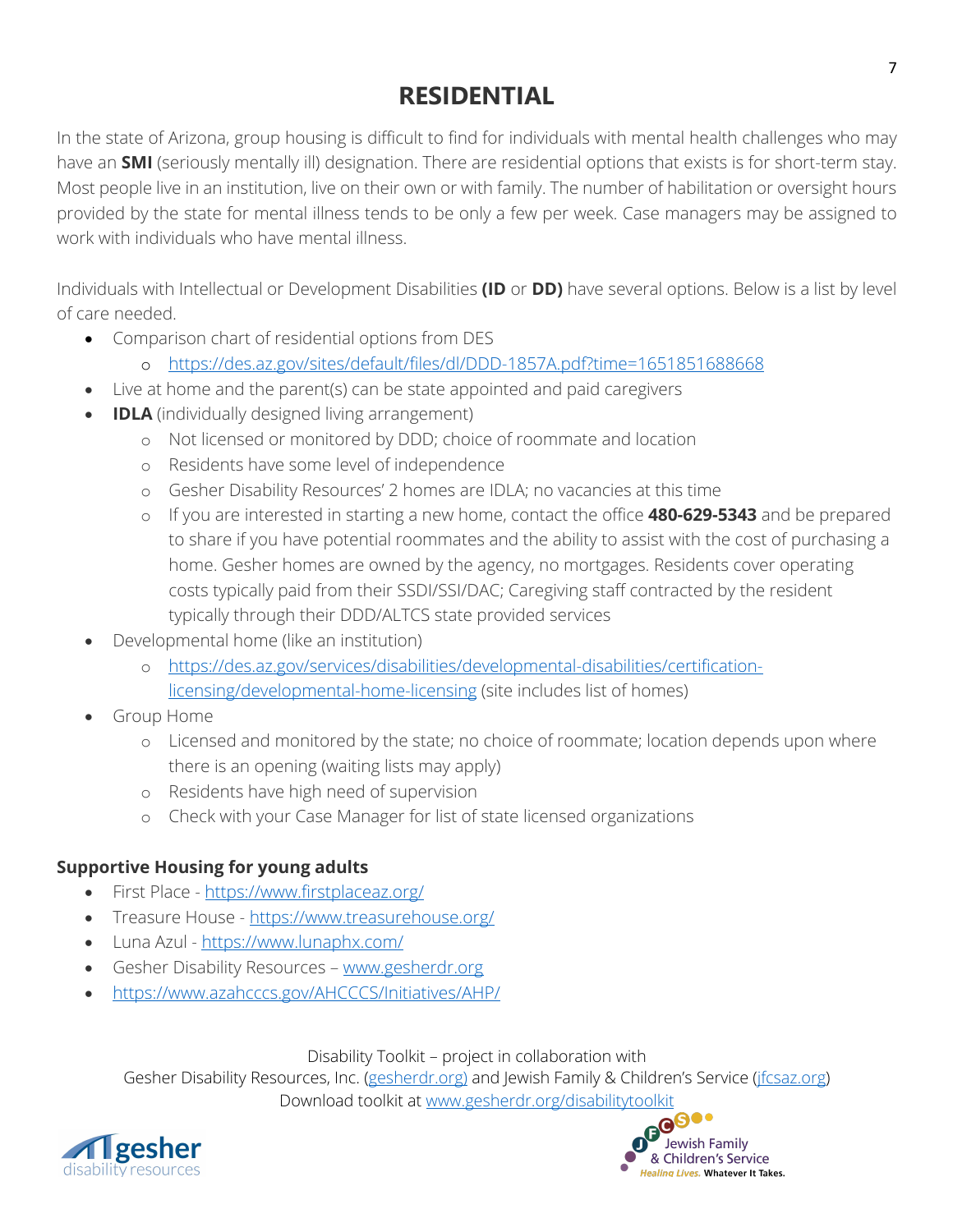### **OTHER HELPFUL RESOURCES**

- \* ABLE Accounts (tax-advantaged savings accounts that can fund disability expenses) https://www.ablenrc.org/what-is-able/what-are-able-acounts/
- \* Elder Law a wide range of legal matters affecting an older or disabled person, including issues related to health care, long term care planning, guardianship, retirement, Social Security, Medicare/Medicaid, and other important matters.
- $\dots$  Special Needs Trust a legal arrangement and fiduciary relationship that allows a physically or mentally disabled or chronically ill person to receive income without reducing their eligibility for the public assistance disability benefits provided by Social Security, Supplemental Security Income, Medicare or Medicaid. (Many attorneys in Arizona can help with this for a fee.)
- v Estate Planning the process of designating who will receive your assets and handle your responsibilities after your death or incapacitation. One goal is to ensure beneficiaries receive assets in a way that minimizes estate tax, gift tax, income tax and other taxes.
- \* Ombudsman an official appointed to investigate individuals' complaints against maladministration, especially that of public authorities.
- \* Arizona Center for Disability Law (ACDL) https://www.azdisabilitylaw.org/
- v Adult Protective Services https://des.az.gov/services/basic-needs/adult-protective-services
- \* National Alliance on Mental Illness (NAMI) http://www.namiarizona.org/
- \* Area Agency on Aging https://www.aaaphx.org/
- v Birth to 5 Helpline Call 877-705-KIDS (5437) for Free Child Development Support or visit https://www.swhd.org/programs/health-and-development/birth-to-five-helpline/
- ◆ Childcare Resources & Referral www.azccrr.com